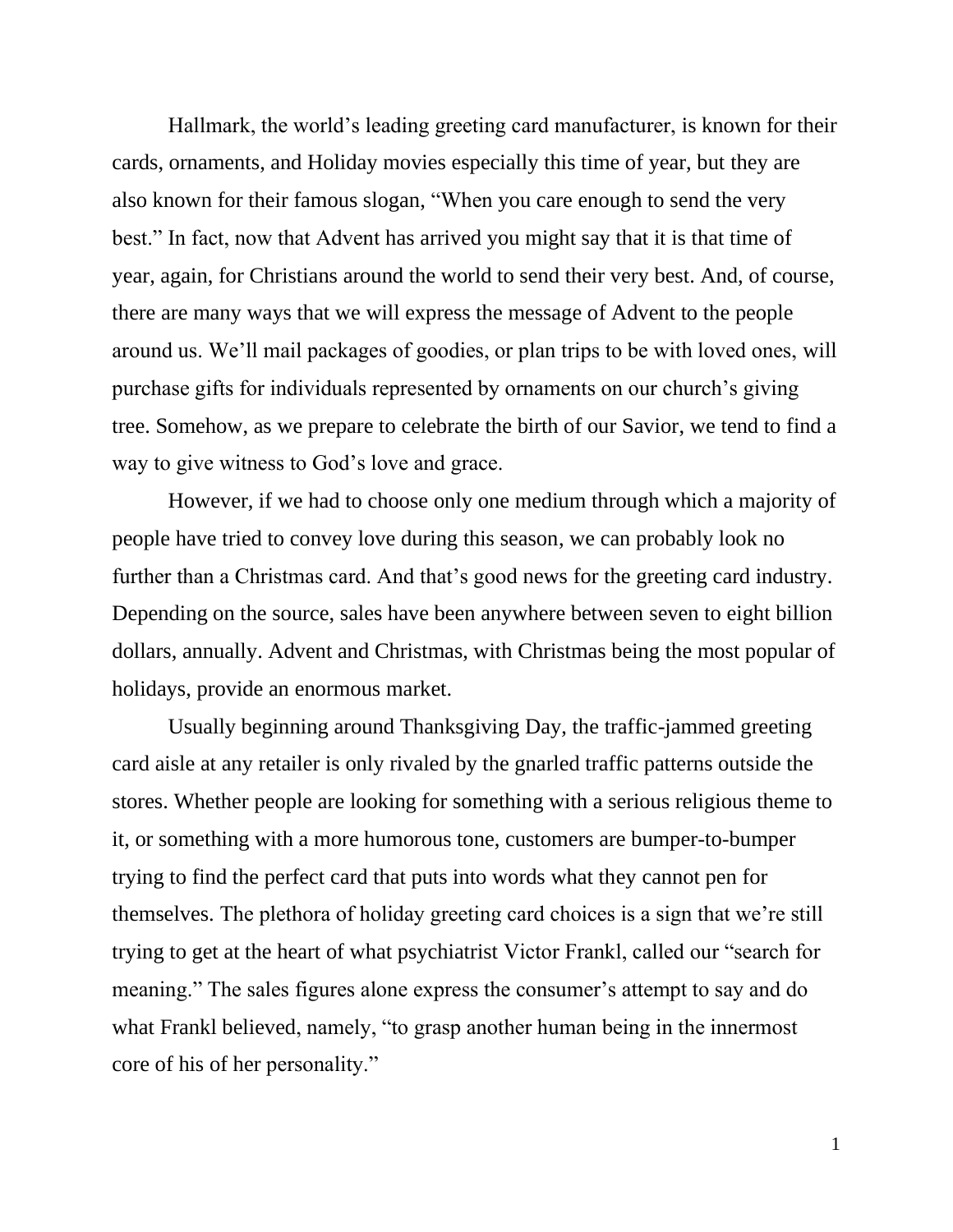This is what the apostle Paul does in our second lesson this morning, when he pens what could be considered his own greeting card message. In fact, his words are intended to reach his readers' and listeners' innermost core of being, his words are directed at their hearts and souls. He cuts to the chase: "We give thanks to our God for you." That could be on the face of the card.

Open it up, and he continues: "We thank him for the joy we feel in his presence because of your faith. May our God and Father himself and our Lord Jesus prepare the way for us to come to you! May the Lord make your love for one another, and for all people, grow and become as great as our love for you. In this way he will strengthen you, and you will be blameless before our God and Father when our Lord Jesus comes…."

You might even say that Paul's greeting has more in common to a Christmas letter we might stuff inside a holiday card. The Apostle's vision, he says, is seasoned with hope, the hope that he and his company of the faithful will eventually visit with their brothers and sisters in Thessalonica. It is a living hope that is rooted in the providence of God, it's a hope that is the hallmark of Paul's vision: He has complete confidence in God's time, and God's calendar. No wonder, then, that Paul's words of encouragement, offered in the midst of hardship, travel deeply into the hearts of the Thessalonians.

I believe that this is the same type of encouragement people need today in the midst of hardship. Because these holy days, these holidays, are for many hollow days*.* The dictionary defines "hollow" as without substance, worth or character… a cavity, hole or space, a void. And during this time of year Psychologists often lift up a phenomenon known as Seasonal Affective Disorder (SAD). Some say it's just a case of the Winter Blues. In fact, SAD is recognized in the "The American Psychologist's diagnostic manual" as a subtype category within major depressive episodes.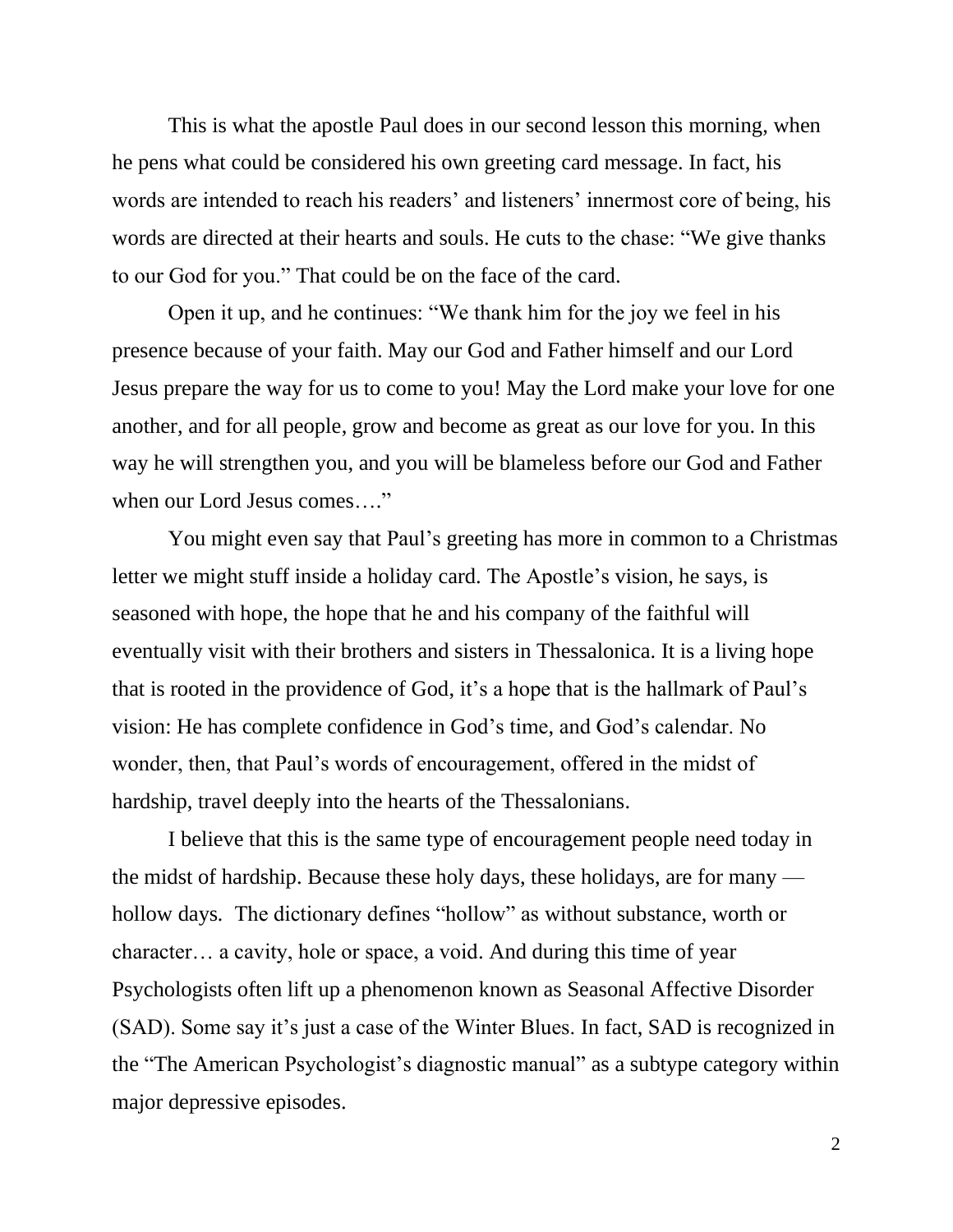So…do you think you might be SAD? Got a poor appetite, are you gaining or losing a lot of weight, experiencing fatigue and craving sweets? Do you have difficulty concentrating? Are you Irritable? Do you have increased sensitivity to social rejection? Are you regularly avoiding social situations? Do you by chance have your "happy light" on 24/7? You could be getting hollow, not holy. Sadder than a sick dog. Sadder than a person eating alone. Sadder than a funeral in the rain. Sadder than a picture without a frame. Sadder than sad.

Truth is, S.A.D is linked to issues of light and length of day, not to the temperature outside, or to the hearing of "Jingle Bells" every time we visit the mall. Still, no other holiday can elicit feelings of sadness and loneliness like the Christmas season. All five of the human senses go into overdrive during this time of year.

It might be a favorite carol or Christmas hymn, the smell of food or pine, the sights of decorations, the memory of a loved one, exhaustion or a host of other things that can trigger a paralyzing grip on a person's emotions. From sadness to anger, happiness to anxiety, people can get so fed up with the stereotypes of the perfect Christmas, that they are willing to escape the entire experience altogether. And, given the contemporary landscape of our culture, and its consumerist love affair with Christmas, what might we do as followers of Christ this Advent and Christmas season to help people avoid the hollowness of the holidays?

Perhaps Advent for us is a time to recover the theology of the Incarnation. That is, God becoming flesh, taking on our very nature and living among us. The emphasis on family, fuzzy feelings, caroling and chocolate — are good — are fine. But a strong emphasis on the theology of Advent could help people rediscover that this Christmas season, at the heart of it, is so much more than a celebration of Jesus' birthday.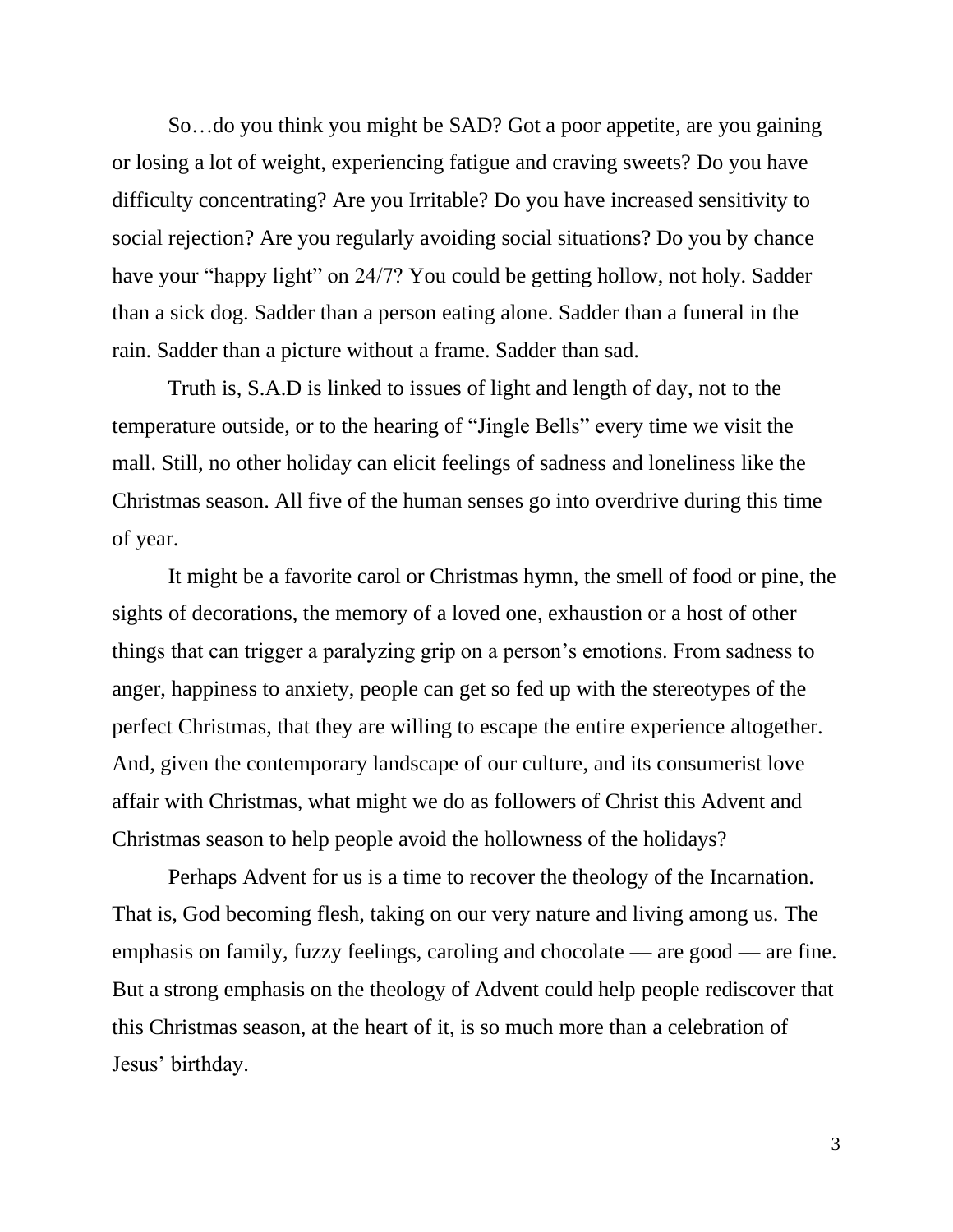Maybe the sensible thing we can do is decry our Greeting card Christmases by putting them in their proper, mythical places. While such views of the holidays give syrupy and unrealistic images of Christmas, that we often nevertheless cherish, they can also usher in depression and exhaustion. Days that should be full of energy and joy are empty with weariness and despair.

The holidays, when viewed and experienced as holy days, help people to savor the Savior's presence in this world. When people dread such days, it's because of feelings of emptiness or hollowness. As a pastor named Robert Hardy puts it: "I would rather focus on the power of a ministry of 'presence' than a ministry of 'presents.'"

Advent should be a hallowed time, not a hollowed time. The holy days of Advent leading to Christmas are days to run to church; and sing great hymns and carols proclaiming a God who lives in our "now's" and who invites all people to live in them fully and authentically. This is what Paul meant when he said, "We thank God for the joy we have in His presence because of you." The key word in Paul's greeting is "presence." God always lives in the present. God *is* love. God *is* here. God *is*… God lives in the present situations of people, all people.

When we refuse to, or neglect to find God in our present, in the now, our days become hollow days, not hallowed days. That's why Paul cared enough to send the very best greeting he could send. Still, we've got to **do** something. The truth is that there are a lot of folks who experience the tinsel and tapestries of Christmas without ever being inspired to actually change anything about their lives. All one can be left with after Christmas is an emptiness.

But the days ahead don't have to be "hollow." And we can do our best to try and address the *voids* that people might have in their lives during this time of year. Which begs the question how?

4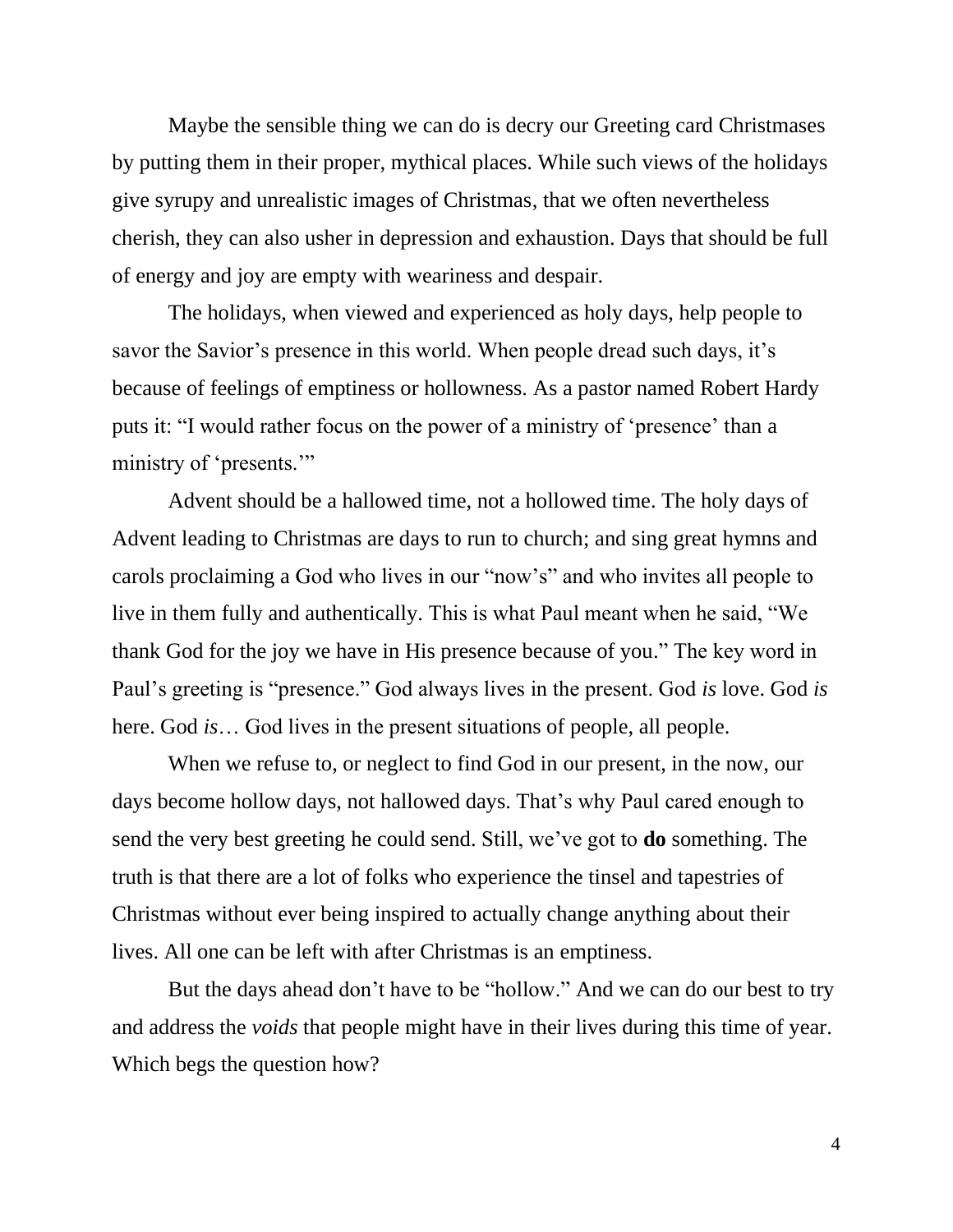Well, for starters, we should pay special attention to those who are vulnerable. Card ministries, Bible studies, phone calls, special worship services anything that will express to people that we are aware that they grieving not only the loss of a loved one, but also the loss of celebrating Christmas without that individual. Or that there are people in our midst who may be lonely, feeling disconnected from others, or they are separated by thousands of miles from a family they love, or from friends or relatives they aren't able to see because of the pandemic.

The spiritually sound thing we can do as disciples of Christ is to reach out this Advent and Christmas season to the lost, the lonely, the forgotten, the abused and the oppressed people with whom we live each and every day. And, it has to be done genuinely and authentically with care and thoughtfulness. The best greeting is one that finds people where they are in life, not where we think they ought to be. The best greeting for Christians is one that reflects the very life of the God of Christmas, the living Christ in the greeter's life.

It may sound trite, silly, or even novel, but the best way Christians can reach out to all people this Christmas is to be real, live greeting cards! Wherever we believers go this season, we are the living greeting cards God sends to all people. Jesus, the reason for the season, was God's ultimate, ideal greeting to the world that set into motion a living, thriving institute of God's love and grace known as the church; that has flourished and has no boundaries in terms of value and purpose.

Living greeting cards express to people, who feel alone, that they are not alone. Living greeting cards show people they are loved. Living greeting cards work to release people from oppression and injustice in an unjust and oppressive world. Living greeting cards bring strength and encouragement to the weak and discouraged. So let us make sure that we care enough to send the very best this